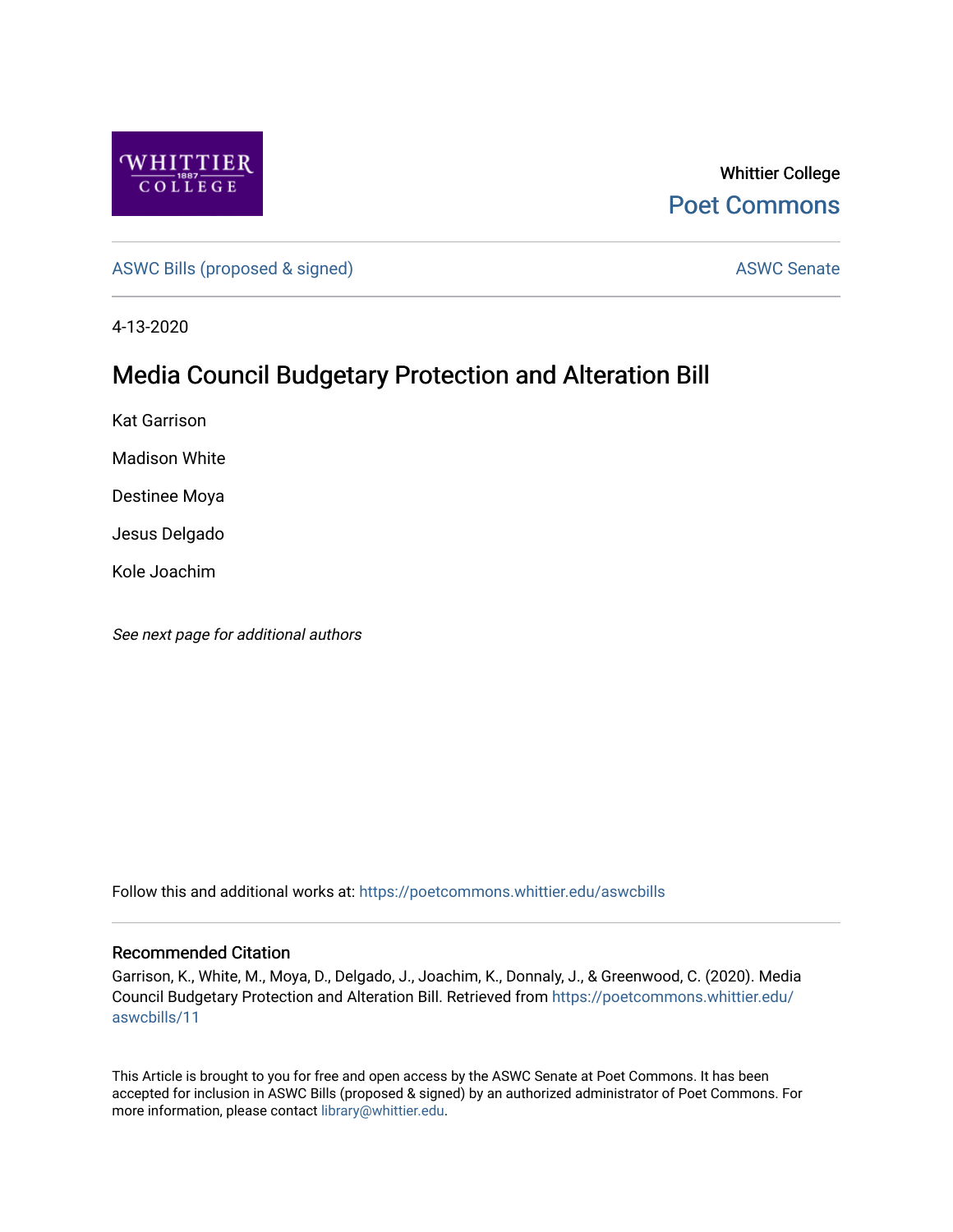## Authors

Kat Garrison, Madison White, Destinee Moya, Jesus Delgado, Kole Joachim, Joe Donnaly, and Chris Greenwood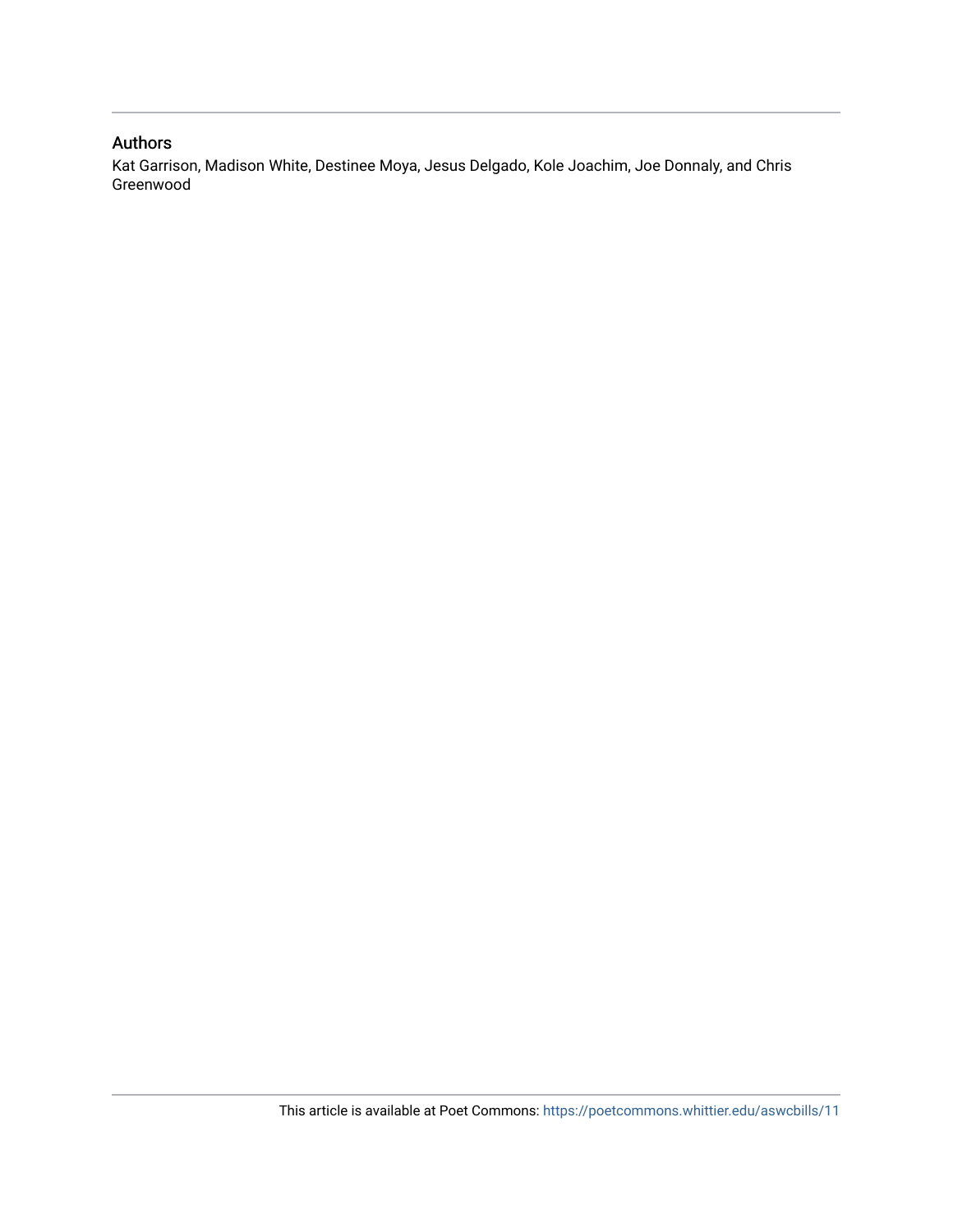

## **Media Council Budgetary Protection and Alteration Bill**

Authors: Kat Garrison, Madison White, Destinee Moya, Jesus Delgado, Joe Donnaly, Chris Greenwood, Kole Joachim Session: CCXXI OF THE ASWC SENATE BILL I - 9/9/2019

WHEREAS in accordance with the Student Bill of Rights, students have, "The right to the freedom of a critical and informing press;"

WHEREAS the press can only be critical and informing if it does not depend on the governing body which it critiques and holds accountable for funding;

WHEREAS the right to a critical and informing press is compromised by media organizations receiving funding from ASWC Senate as opposed to directly from student body fees;

WHEREAS the media plays a unique role on Whittier College's campus by creating auxiliary and supplementary educational and career opportunities, as well as by creating an environment of transparency and accountability on campus;

WHEREAS the press acting as a voting member of the ASWC Senate creates an inherent conflict of interest because of its unique role as a watchdog;

WHEREAS, the ASWC Senate has previously distributed student body fees directly to the Media Council prior to the "Budget Distribution Bill" of 2019;

LET IT BE RESOLVED that Media Council will receive 23.5 percent of the semesterly Student Body Fees collected by ASWC Senate,

LET IT BE FURTHER RESOLVED that while the percentage Media Council receives from Student Body Fees may be subject to change based on the criteria detailed below, the Media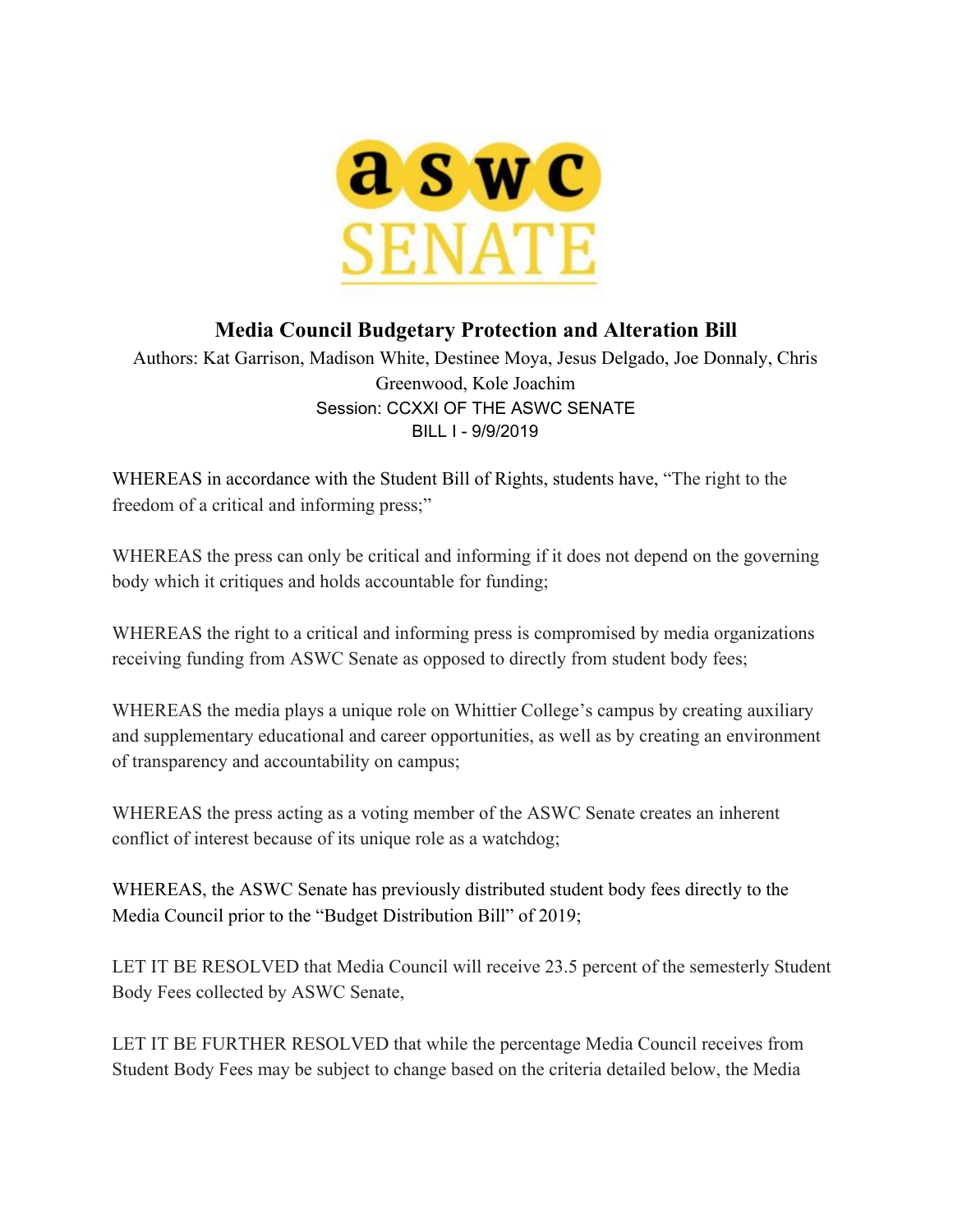Council semesterly budget will come directly from Student Body Fees and not from an allocations account created and maintained by ASWC Senate as are other governing bodies,

LET IT BE FURTHER RESOLVED that the Media Council shall be entitled to maintain a separate reserve account that may house any remaining funds not used during the fiscal year. This reserve account ought not to exceed \$20,000.00,

LET IT BE FURTHER RESOLVED that the ASWC treasurer will ensure that the journal entry necessary to make this transfer possible is carried out, and will engage in conversation with the treasurer of the media council to discuss any and all pending expenses not yet apparent on the budget reports.

LET IT BE FURTHER RESOLVED that the Media Council semesterly budget may not be cut arbitrarily, and funds may only be deprived of Media Council in extreme circumstances that would result in the semesterly budget being frozen,

LET IT BE FURTHER RESOLVED Circumstances that could potentially warrant a reexamination of the Media Council allocation includes but is not limited to: a new organization forming, an existing organization dissolving, changes in methodology that may result in operational costs either rising or falling,

- At the time a revision of the allocated amount is proposed, there will be a period no longer than 6 weeks and no shorter than 3 weeks, wherein Media Council will have the ability to establish a baseline operational budget that allows all of the Media organizations to continue to function as they would normally;
	- In such cases, Media Council and any Senators drafting such a bill must meet at least twice to discuss this bill's efficacy and prepare language for any alternative solutions.
	- Meetings about changed allocation between the two organizations should include, but is not limited to: both organization's Presidents, Treasurers, and respective advisors for both organizations
	- Both organizations should consult with professional staff for technical expertise.

LET IT BE FURTHER RESOLVED that Media Council is to be an independent governing body outside of the umbrella of ASWC Senate,

- ASWC Senate will have no control over Media Council's budget or spending.
- Budget reports will be provided twice a semester to the Table, and all budget requests will be public on Engage at all times for students to view. The Media Council treasurer will participate in all mandatory OSE trainings and meetings to ensure open and transparent communication. ASWC may come to any and all